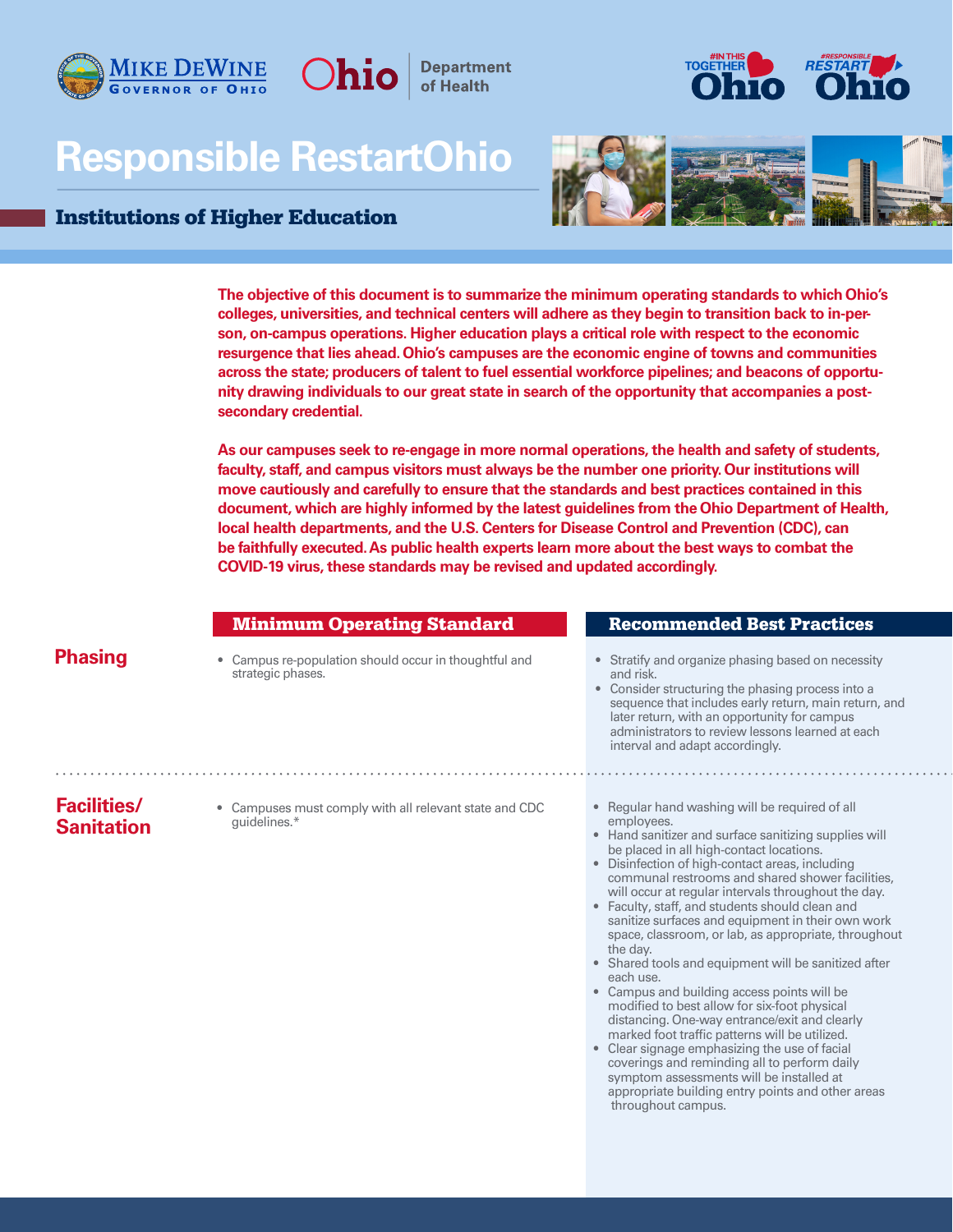|                                                                                              | <b>Minimum Operating Standard</b>                                                                                                                                                                                                                                                                                                                                                                                                                                                                                                                                                                                                                                                                                                                                                                                                                                                                                                                                                                                                                                                                                                                                                                                                                                                                                                                                                                                          | <b>Recommended Best Practices</b>                                                                                                                                                                                                                                                                                                                                                                                                                                                                                                                                                                                                                                                                                                                                                                                                                                                                                                                                                                                                                                                            |
|----------------------------------------------------------------------------------------------|----------------------------------------------------------------------------------------------------------------------------------------------------------------------------------------------------------------------------------------------------------------------------------------------------------------------------------------------------------------------------------------------------------------------------------------------------------------------------------------------------------------------------------------------------------------------------------------------------------------------------------------------------------------------------------------------------------------------------------------------------------------------------------------------------------------------------------------------------------------------------------------------------------------------------------------------------------------------------------------------------------------------------------------------------------------------------------------------------------------------------------------------------------------------------------------------------------------------------------------------------------------------------------------------------------------------------------------------------------------------------------------------------------------------------|----------------------------------------------------------------------------------------------------------------------------------------------------------------------------------------------------------------------------------------------------------------------------------------------------------------------------------------------------------------------------------------------------------------------------------------------------------------------------------------------------------------------------------------------------------------------------------------------------------------------------------------------------------------------------------------------------------------------------------------------------------------------------------------------------------------------------------------------------------------------------------------------------------------------------------------------------------------------------------------------------------------------------------------------------------------------------------------------|
| <b>Facilities/</b><br><b>Sanitation</b><br>(cont.)                                           |                                                                                                                                                                                                                                                                                                                                                                                                                                                                                                                                                                                                                                                                                                                                                                                                                                                                                                                                                                                                                                                                                                                                                                                                                                                                                                                                                                                                                            | • Keep certain non-essential buildings, facilities, and<br>common areas closed to focus cleaning staff efforts<br>on the areas most heavily utilized by faculty, staff,<br>and students.<br>• In areas outside of classrooms where close<br>interaction between individuals may occur,<br>campuses should consider the use of shielding<br>(such as plexiglass) to protect faculty, staff, and<br>students.<br>• Campuses should stagger class start and end times<br>to allow enough time for cleaning between classes,<br>and limit foot traffic in hallways and elevators at<br>any given time.<br>• Protocols will be established for deep cleaning<br>should someone in the campus community test<br>positive for COVID-19.                                                                                                                                                                                                                                                                                                                                                             |
|                                                                                              |                                                                                                                                                                                                                                                                                                                                                                                                                                                                                                                                                                                                                                                                                                                                                                                                                                                                                                                                                                                                                                                                                                                                                                                                                                                                                                                                                                                                                            |                                                                                                                                                                                                                                                                                                                                                                                                                                                                                                                                                                                                                                                                                                                                                                                                                                                                                                                                                                                                                                                                                              |
| <b>Point</b><br>of Contact                                                                   | • Campuses must designate a point of contact for<br>communication about COVID-19 procedures with relevant<br>state and local departments and agencies.                                                                                                                                                                                                                                                                                                                                                                                                                                                                                                                                                                                                                                                                                                                                                                                                                                                                                                                                                                                                                                                                                                                                                                                                                                                                     |                                                                                                                                                                                                                                                                                                                                                                                                                                                                                                                                                                                                                                                                                                                                                                                                                                                                                                                                                                                                                                                                                              |
|                                                                                              |                                                                                                                                                                                                                                                                                                                                                                                                                                                                                                                                                                                                                                                                                                                                                                                                                                                                                                                                                                                                                                                                                                                                                                                                                                                                                                                                                                                                                            |                                                                                                                                                                                                                                                                                                                                                                                                                                                                                                                                                                                                                                                                                                                                                                                                                                                                                                                                                                                                                                                                                              |
| <b>Health</b><br>Monitoring/<br><b>Facial</b><br><b>Coverings/PPE</b><br><b>Requirements</b> | • Campuses must comply with all relevant state and CDC<br>quidelines.<br>• Require all campus employees to wear a facial covering,<br>except for one of the following reasons:<br>• Facial coverings in the campus setting are prohibited<br>by law or regulation;<br>• Facial coverings are in violation of documented<br>industry standards;<br>• Facial coverings are not advisable for health reasons;<br>• Facial coverings are in violation of the campus'<br>documented safety policies;<br>• Facial coverings are not required when working alone<br>in an assigned work area;<br>• Facial coverings are not required when the student is<br>alone in a residential setting;<br>• There is a functional (practical) reason not to wear a<br>facial covering on campus.<br>(Campuses must provide written justification, upon<br>request, explaining why a facial covering is not required on<br>campus. At minimum, facial coverings (masks) should be<br>cloth/fabric and cover an individual's nose, mouth, and<br>chin.)<br>• If facial coverings are an impediment to academic content<br>delivery, consider the use of clear facial shields or other<br>physical barriers (such as plexiglass).<br>Require all campus employees to conduct daily health<br>۰<br>assessments, which should include taking their<br>temperature with a thermometer and monitoring for<br>fever, coughing, or trouble breathing. | • Recommend all students wear a facial covering,<br>except for one of the following reasons:<br>• Facial coverings in the campus setting are<br>prohibited by law or regulation;<br>• Facial coverings are in violation of documented<br>industry standards;<br>• Facial coverings are not advisable for health<br>reasons;<br>• Facial coverings are in violation of the campus'<br>documented safety policies;<br>• Facial coverings are not required when<br>working alone in an assigned work area;<br>• Facial coverings are not required when the<br>student is alone in a residential setting;<br>• There is a functional (practical) reason not to<br>wear a facial covering on campus.<br>• Establish a dedicated HR team to monitor infection<br>reporting and assess/evaluate special<br>accommodation requests.<br>• Consider strategic utilization of campus mass<br>communication systems (i.e. text and email<br>alerts) to promote healthy prevention measures,<br>notify stakeholders of heightened risk factors,<br>update facility or classroom closure information, etc. |
|                                                                                              |                                                                                                                                                                                                                                                                                                                                                                                                                                                                                                                                                                                                                                                                                                                                                                                                                                                                                                                                                                                                                                                                                                                                                                                                                                                                                                                                                                                                                            |                                                                                                                                                                                                                                                                                                                                                                                                                                                                                                                                                                                                                                                                                                                                                                                                                                                                                                                                                                                                                                                                                              |
| <b>Residence</b><br><b>Halls</b>                                                             | • Campuses must comply with all relevant state and CDC<br>quidelines.                                                                                                                                                                                                                                                                                                                                                                                                                                                                                                                                                                                                                                                                                                                                                                                                                                                                                                                                                                                                                                                                                                                                                                                                                                                                                                                                                      | • Where practicable, campuses should de-densify<br>living arrangements to the greatest extent feasible.<br>• Campus mental health and substance abuse<br>strategies should be strengthened and re-focused                                                                                                                                                                                                                                                                                                                                                                                                                                                                                                                                                                                                                                                                                                                                                                                                                                                                                    |

associated with de-densified living arrangements. • Develop a plan for an appropriately sized campus quarantine space/isolation area in the event it is needed.

to address specific issues of isolation and loneliness

 $\epsilon$  ,  $\epsilon$  ,  $\epsilon$ 

 $\ddot{\phantom{a}}$ 

 $\cdots$ 

• Consider a staggered or phased move-in process to minimize gathering sizes and reduce risk.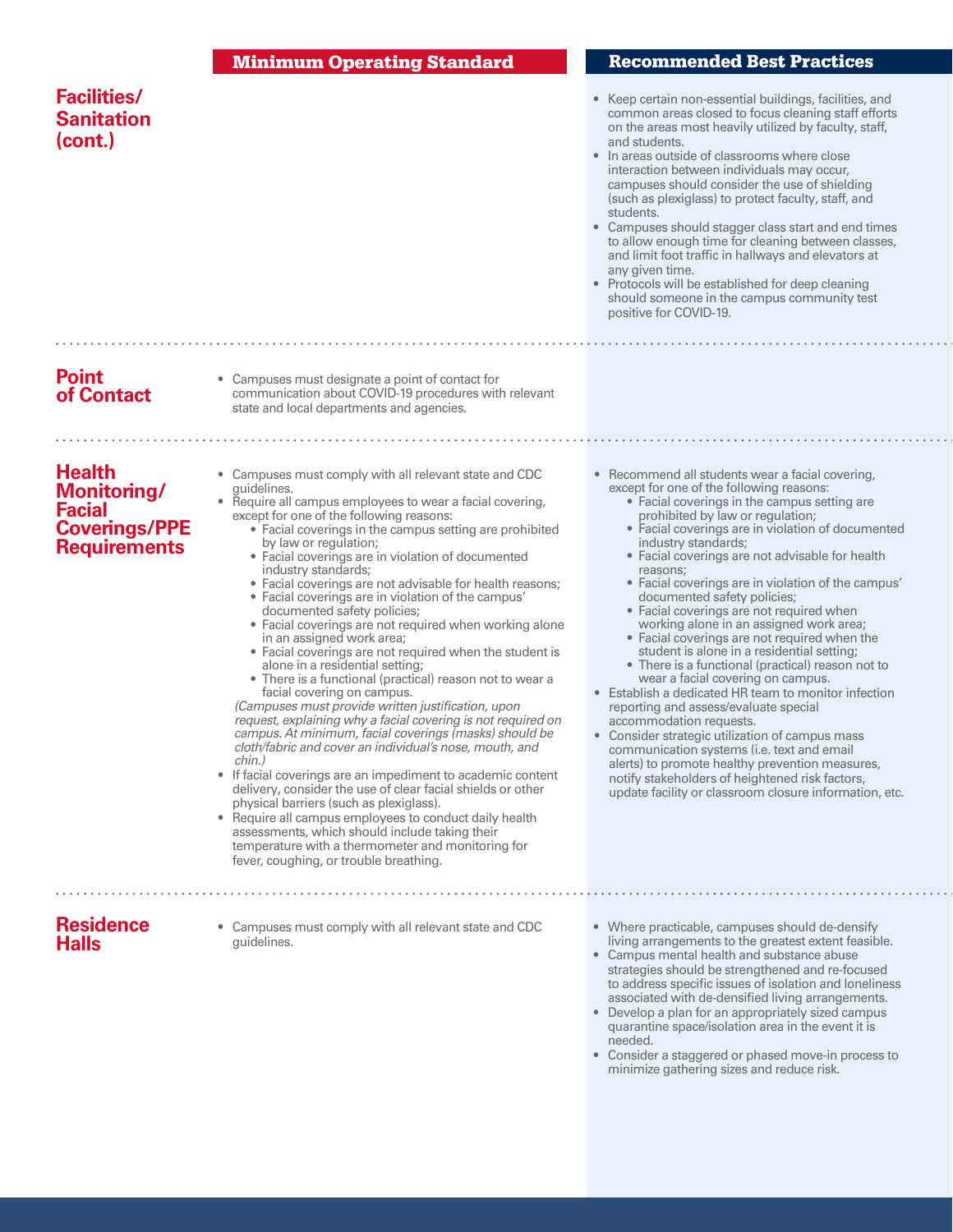|                                                                                             | <b>Minimum Operating Standard</b>                                                            | <b>Recommended Best Practices</b>                                                                                                                                                                                                                                                                                                                                                                                                                                                                                                                                                                                                                                                                                                                                                                                                                                                                                                                                                                                              |
|---------------------------------------------------------------------------------------------|----------------------------------------------------------------------------------------------|--------------------------------------------------------------------------------------------------------------------------------------------------------------------------------------------------------------------------------------------------------------------------------------------------------------------------------------------------------------------------------------------------------------------------------------------------------------------------------------------------------------------------------------------------------------------------------------------------------------------------------------------------------------------------------------------------------------------------------------------------------------------------------------------------------------------------------------------------------------------------------------------------------------------------------------------------------------------------------------------------------------------------------|
| <b>Course</b><br>Scheduling/<br><b>Academic</b><br><b>Programming</b>                       | • Course scheduling and academic programming<br>alternatives should be considered.           | • Utilize remote learning opportunities where<br>practicable.<br>• Consider utilization of staggered course/term start<br>dates and non-traditional term lengths where<br>appropriate.<br>• Flexible course scheduling and a range of course<br>delivery options should be made available, with a<br>particular focus on equity concerns.                                                                                                                                                                                                                                                                                                                                                                                                                                                                                                                                                                                                                                                                                      |
| <b>Classrooms</b>                                                                           | • Campuses must comply with all relevant state and CDC<br>quidelines.                        | • Establish maximum occupancy rates for each<br>classroom to ensure minimum six-foot physical<br>distancing capacity in all directions.<br>• Minimum six-foot physical distancing guidelines will<br>be clearly marked and communicated in classrooms<br>and common areas. In areas where this may not be<br>easily achievable (i.e. labs), consider the utilization<br>of dividers or other physical barriers, or divide labs<br>into multiple sessions to ensure that distancing<br>occurs.<br>• Work stations should be wiped down with surface<br>sanitizing supplies after each class.<br>• Consider the use of non-traditional spaces (gyms,<br>theaters, auditoriums, etc.) for classes if needed to<br>achieve six-foot physical distancing capability.<br>• Consider developing procedures for classroom<br>ingress and egress, along with the use of staggered<br>class times, to minimize the presence of large<br>crowds.<br>• Allow sufficient time between classes to allow safe<br>egress, entry, and cleaning. |
| <b>Dining</b><br><b>Facilities</b>                                                          | • Campuses must comply with all relevant state and CDC<br>quidelines.                        | • Use disposable utensils to the greatest extent<br>feasible.<br>• Increase the frequency of surface cleaning.<br>• Provide take-out meals instead of dining room<br>services.                                                                                                                                                                                                                                                                                                                                                                                                                                                                                                                                                                                                                                                                                                                                                                                                                                                 |
| <b>Retail</b><br><b>Operations</b>                                                          | • Campuses must comply with all relevant state and CDC<br>quidelines.                        | • Consider no cash and minimize touch for<br>transactions.<br>• Consider delivery and pick-up services if feasible.                                                                                                                                                                                                                                                                                                                                                                                                                                                                                                                                                                                                                                                                                                                                                                                                                                                                                                            |
| <b>General Office</b><br><b>Environments</b>                                                | • Campuses must comply with all relevant state and CDC<br>quidelines.                        | • For employees, working from home will remain the<br>preferred option for all who can effectively carry out<br>their duties from home.<br>• As employees return to campus, consider rotating<br>work schedules and staggering hours of operation<br>to decrease concurrent on-campus presence.<br>• Adopt a policy to address non-compliance with<br>facial coverings and other relevant PPE<br>requirements.<br>• In general office environments where minimum<br>six-foot physical distancing is challenged, consider<br>the utilization of dividers or other physical barriers.                                                                                                                                                                                                                                                                                                                                                                                                                                            |
| <b>Student</b><br><b>Activities and</b><br><b>General</b><br><b>Campus</b><br><b>Events</b> | • Minimum six-foot physical distancing must be preserved<br>to the greatest extent feasible. | • Consider virtual rather than in-person student<br>activities and general campus events where<br>practicable.                                                                                                                                                                                                                                                                                                                                                                                                                                                                                                                                                                                                                                                                                                                                                                                                                                                                                                                 |

 $\sim 10^{-1}$ 

 $\epsilon$  ,  $\epsilon$ 

 $\ddot{\phantom{a}}$ 

 $\epsilon$  ,  $\epsilon$